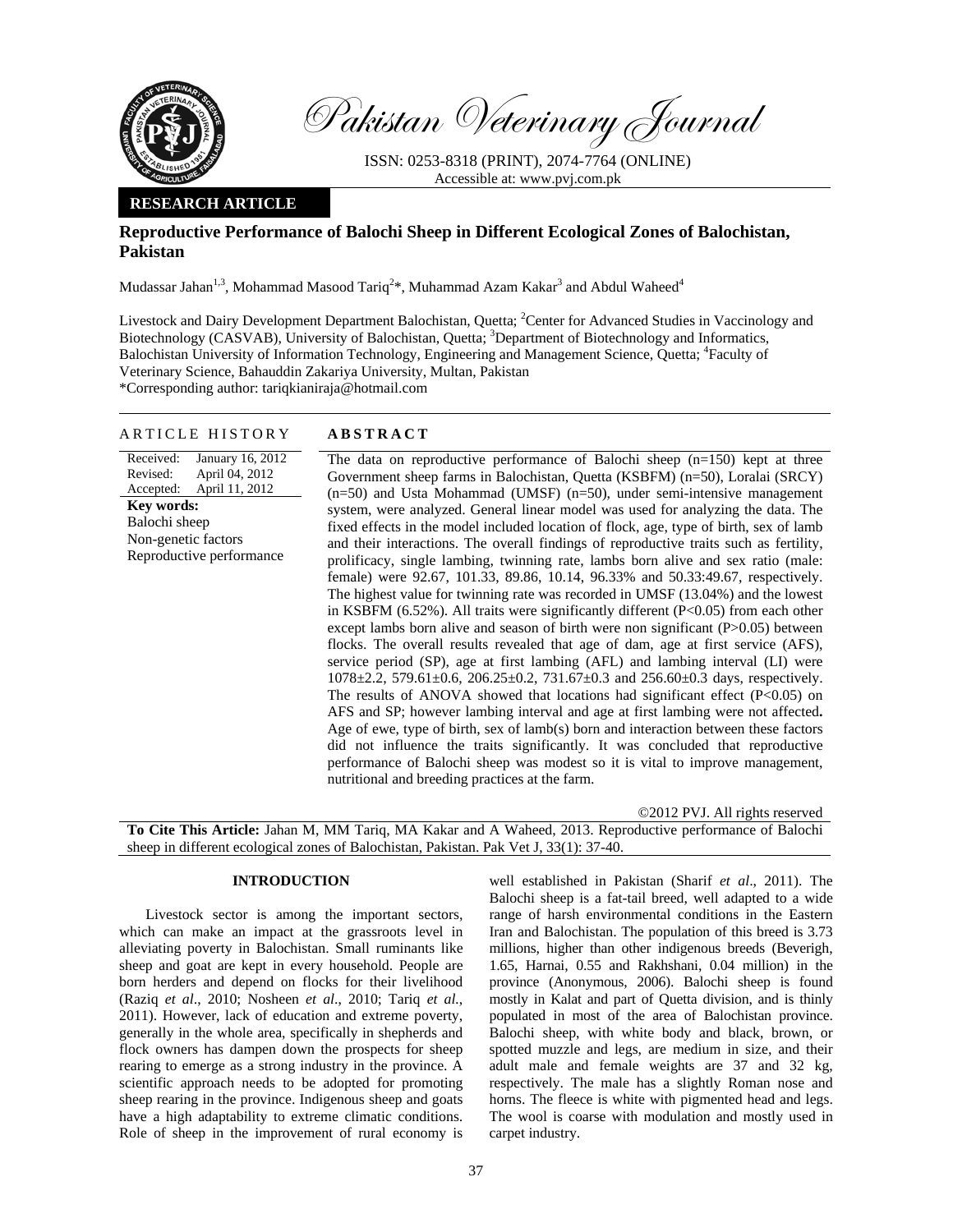Eyduran *et al.* (2009) reported that for sheep breeding, animal products such as meat and milk are very important for people's nourishment all over the world. The productive and reproductive performance of sheep depends on many factors, especially genetic potential of a particular breed, availability of nutrition and environmental factors (Gbangboche *et al.*, 2006; Bano *et al.*, 2011). To increase the livestock production potential more emphasis is required on the selection of improved animal breeds with better performance (Matika *et al.*, 2003; Isani *et al*., 2012). By attaining this objective we can meet the country's ever growing demand, as well as supply to other countries (Middle East) through qualitative and quantitative increase in number of animals and related by-products (Tariq *et al.*, 2011).

In sheep breeding, reproductive performance is the key factor in connection with profitability (Bilgin *et al*., 2004). Reproductive performance of the Balochi breed was not studied previously. Therefore, the current study was designed to determine the reproductive performance of Balochi sheep thriving in different ecological zones in the province.

## **MATERIALS AND METHODS**

The reproductive performance of Balochi sheep (n=150) was studied from 2008 to 2010 at three different locations in Balochistan (Government Karakul Sheep Breeding Farm, Maslakh, (KSBFM) Quetta (n=50), Usta Muhammad Sheep Farm (UMSF) Usta Mohammad (n=50) and Sheep Research Centre Yetabad (SRCY) Loralai (n=50)). Performance traits like fertility, prolificacy, lambs born alive, single lambing, twinning rate, sex ratio, age at first service (AFS), service period (SP), age at first lambing (AFL) and lambing interval (LI) were recorded. Fixed effect model was used to analyze the data. The fixed effects of flock, age, type of lambing (single or twin), sex of lamb born was included in the model. The following model were used for analysis:

 $Y_{iiklm} = \mu + Flock_i + Age_i + Sex_k + ToB_1 + e_{iiklm}$ Where;  $Y_{ijklm} =$ ith observation of traits  $\mu$  = Population mean  $Flock<sub>i</sub> = *i*th flock$ 

**Table 1:** Reproductive performance of Balochi sheep (%)

```
age_i = Age of ewe
```

| Location            |     | ״מ  | ∟BA`    | SoB"   |     | `oB`               |       | SR <sup>6</sup> |        |
|---------------------|-----|-----|---------|--------|-----|--------------------|-------|-----------------|--------|
|                     |     |     |         |        | . . | <b>.</b><br>Single | win   | Male            | -emale |
| <b>UMSF</b>         | . . | 104 | $\sim$  | $\sim$ |     | 86.96              | 3.04  | 40              |        |
| KSBFM <sup>10</sup> | ۵۸  | 102 | 96<br>w | 86     |     | 0012<br>07.IJ      | 10.87 | 46              |        |

Mean 92.67 101.33 96.33 86.66 13.33 89.86 10.14 50.33 49.67 F'=fertility, P<sup>2</sup>=prolificacy, LBA<sup>3</sup>= lambs born alive, SoB<sup>4</sup>= season of birth, ToB<sup>5</sup>=type of birth, SR<sup>6</sup>=Sex ratio, S<sup>7</sup>= spring lambing, A<sup>8</sup>= autumn lambing, UMSF**<sup>9</sup>**=Usta Muhammad Sheep Farm, KSBFM10-= Government Karakul Sheep Breeding Farm, Maslakh, SRCY**<sup>11</sup>**= Sheep Research Centre Yetabad, Loralai.

SRCY 11 92 98 96 87 13 93.48 6.52 56 44

**Table 2:** Reproductive performance (Mean±SE) of Balochi sheep kept at three locations in Balochistan (days)

| .                  |    |                          |                       |                            |                          |                            |               |                    |  |
|--------------------|----|--------------------------|-----------------------|----------------------------|--------------------------|----------------------------|---------------|--------------------|--|
| Location           |    | AD                       | AFS'                  | WAFS                       | ۲P.                      | AFL                        | WAFL          |                    |  |
| UMSF <sup>6</sup>  | 50 | $1024 + 2.3b$            | $576 \pm 1.1^a$       | $25.5 + 0.77$ <sup>a</sup> | $206.48 + 0.4b$          | $733 + 0.5b$               | $30.0 + 0.45$ | $254.32 + 0.5^a$   |  |
| KSBFM <sup>7</sup> | 50 | $118\pm2.4$ <sup>c</sup> | 582±0.9 <sup>b</sup>  | $24.6 \pm 0.80^a$          | $207.10 \pm 0.3^b$       | $730 \pm 0.2$ <sup>a</sup> | 28.9+0.62     | $259.80 + 0.6a$    |  |
| SRCY <sup>8</sup>  | 50 | 1089±1.9ª                | $580 \pm 0.8^{\circ}$ | $26.2 + 0.52b$             | $205.16 \pm 0.3^{\circ}$ | $732 + 0.3b$               | $31.2 + 0.36$ | $257.82 \pm 0.6^a$ |  |
| Mean               | 50 | 1078±2.2                 | $579.61 \pm 0.6$      | $25.4 \pm 0.67$            | $206.25 \pm 0.2$         | 731.67±0.3                 | $30.0 + 0.51$ | $256.60 \pm 0.3$   |  |

AD<sup>1</sup>=Age of dam, AFS<sup>2</sup>= Age at first service, SP<sup>3</sup>=Service period, AFL<sup>4</sup>=Age at first lambing, LI<sup>5</sup>=lambing, WAFS=Weight at first service, WAFL= weight at first lambing, UMSF<sup>6</sup>= Usta Muhammad Sheep Farm, KSBFM<sup>7</sup>= Government Karakul Sheep Breeding Farm, Maslakh Quetta, SRCY <sup>8</sup>= Sheep Research Centre Yet Abad. Means values with different superscripts within column differ significantly (P<0.05).

 $Sex_k = Sex$  of lamb(s) born (1=male, 2=female)  $T \circ B_1 = T$  vpe of birth (single or twin)

 $e_{iiklm}$  = Random error associated with each observation

Analysis of variance was performed to test the significance and then means were separated using Duncan's Multiple Range (DMR) test. Qualitative data were analyzed using Chi square test.

## **RESULTS**

The overall average values of fertility, prolificacy, single lambing, twinning rate, lambs born alive and sex ratio (male:female) were 92.67, 101.33, 89.86, 10.14, 96.33% and 50.33:49.67, respectively. Twinning rate was the highest at UMSF flock (13.04%) and the lowest in SRCY flock (6.52%). Flock significantly affected (P<0.05) all traits except number of lambs born alive. Season of birth had non significant (P>0.05) effect on these traits (Table 1).

The overall means for age of dam, age at first service (AFS), service period (SP), age at first lambing (AFL) and lambing interval (LI) were 1078±2.2, 579.61±0.6, 206.25  $\pm 0.2$ , 731.67 $\pm 0.3$  and 256.60 $\pm 0.3$  days, respectively (Table 2), Flock differences for AD, AFS, SP and AFL were significant (P<0.05), however, LI was not significantly affected by it (P>0.05). Locations of flocks affected AFS and SP significantly (P<0.05); however lambing interval and age at first lambing were not affected (P>0.05)**.** The age of ewe, type of birth, sex of lamb(s) born and interaction between these factors did not influence any of the traits significantly  $(P>0.05)$  (Table 3).

#### **DISCUSSION**

Study of reproductive performance is an important part of characterization (Ndor *et al*., 2010). These traits possess more environmental and less genetic control. Therefore, the importance of non-genetic factors affecting reproductive performance needs exploration.

**Sex ratio:** The sex ratio in Balochi sheep as found in the present study resembled with the findings in Soay sheep as reported by Lindstrom *et al*. (2002) and Clutton-Brock *et al.* (1997) (48.26:51.68 and 50.87:49.13, respectively).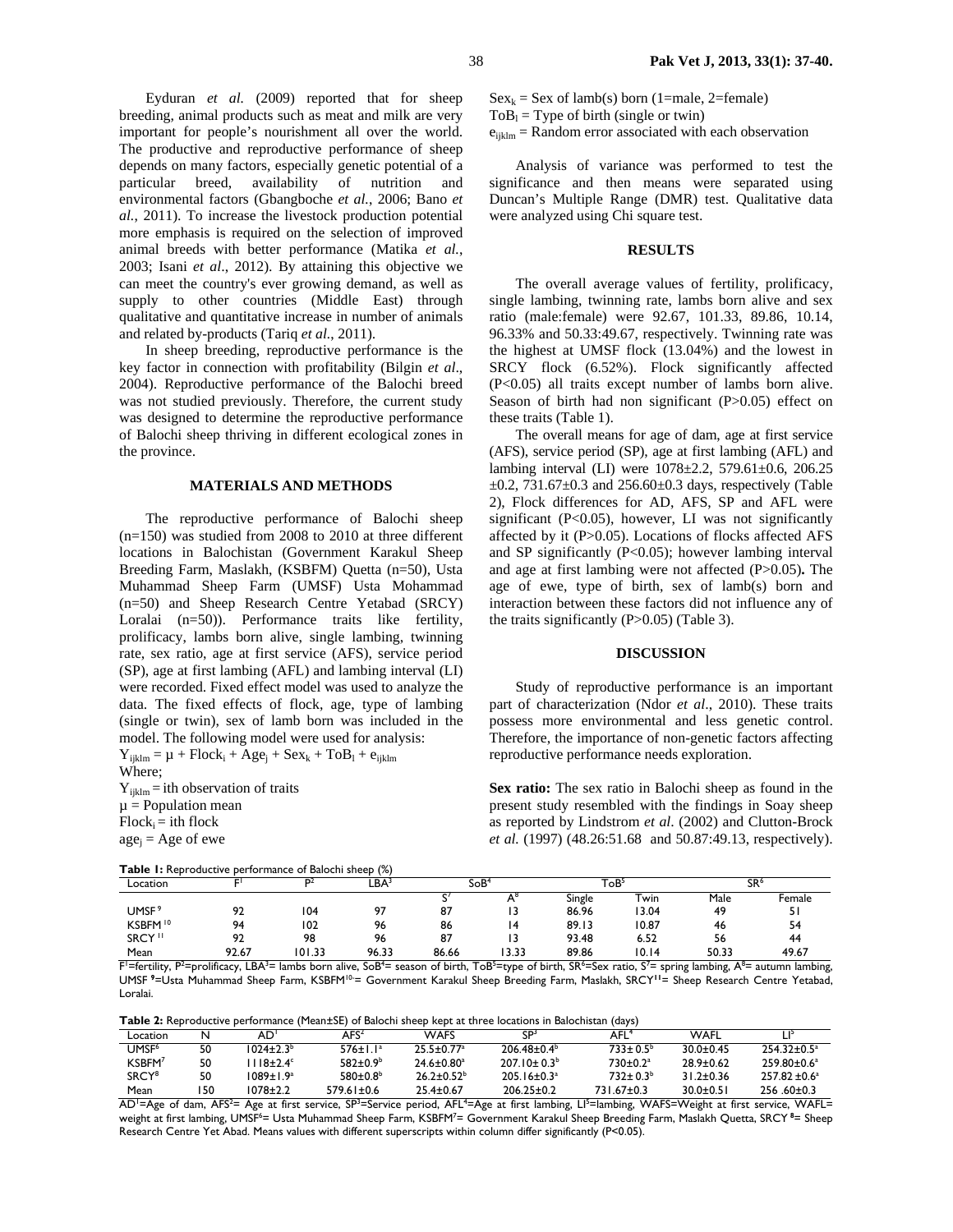| Table 3: Analysis of variance for age at first service, service period and |  |  |
|----------------------------------------------------------------------------|--|--|
| lambing interval                                                           |  |  |

| SOV                                 | Sum of Squares | df             | Mean Squares | F     | Sig.  |  |  |  |  |
|-------------------------------------|----------------|----------------|--------------|-------|-------|--|--|--|--|
| Age at first service $(R^2 = 44.9)$ |                |                |              |       |       |  |  |  |  |
| Location                            | 542.916        | $\overline{2}$ | 271.458      | 6.558 | 0.002 |  |  |  |  |
| <b>AGE</b>                          | 1200.642       | 20             | 60.032       | 1.450 | 0.118 |  |  |  |  |
| <b>TOB</b>                          | 23.769         | ı              | 23.769       | 0.574 | 0.450 |  |  |  |  |
| <b>SEX</b>                          | 190.704        | 4              | 47.676       | 1.152 | 0.337 |  |  |  |  |
| AGE * SEX                           | 805.772        | 15             | 53.718       | 1.298 | 0.218 |  |  |  |  |
| AGE * TOB                           | 14.136         | T              | 14.136       | 0.342 | 0.560 |  |  |  |  |
| Error                               | 4097.831       | 99             | 41.392       |       |       |  |  |  |  |
| Service period $(R^2=37.6)$         |                |                |              |       |       |  |  |  |  |
| Location                            | 51.361         | $\overline{2}$ | 25.681       | 3.820 | 0.025 |  |  |  |  |
| <b>AGE</b>                          | 167.462        | 20             | 8.373        | 1.245 | 0.235 |  |  |  |  |
| <b>TOB</b>                          | 0.0588         | T              | 0.059        | 0.009 | 0.926 |  |  |  |  |
| <b>SEX</b>                          | 12.193         | 4              | 3.048        | 0.453 | 0.770 |  |  |  |  |
| AGE * SEX                           | 74.798         | 15             | 4.987        | 0.742 | 0.737 |  |  |  |  |
| AGE * TOB                           | 0.763          | ı              | 0.763        | 0.113 | 0.737 |  |  |  |  |
| Error                               | 665.563        | 99             | 6.723        |       |       |  |  |  |  |
| Lambing interval $(R^2 = 28.0)$     |                |                |              |       |       |  |  |  |  |
| Location                            | 30.417         | $\mathbf{2}$   | 15.208       | 0.877 | 0.419 |  |  |  |  |
| <b>AGE</b>                          | 296.552        | 20             | 14.828       | 0.855 | 0.642 |  |  |  |  |
| <b>TOB</b>                          | 56.157         | ı              | 56.157       | 3.239 | 0.075 |  |  |  |  |
| <b>SEX</b>                          | 34.531         | 4              | 8.633        | 0.498 | 0.737 |  |  |  |  |
| AGE * SEX                           | 143.447        | 15             | 9.563        | 0.552 | 0.904 |  |  |  |  |
| AGE * TOB                           | 13.412         | ı              | 13.412       | 0.774 | 0.381 |  |  |  |  |
| Error                               | 1716.289       | 99             | 17.336       |       |       |  |  |  |  |
| Age at first lambing $(R^2 = 45.0)$ |                |                |              |       |       |  |  |  |  |
| Location                            | 71.103         | $\overline{2}$ | 35.552       | 2.869 | 0.061 |  |  |  |  |
| <b>AGE</b>                          | 490.390        | 20             | 24.519       | 1.979 | 0.015 |  |  |  |  |
| <b>TOB</b>                          | 21.856         | ı              | 21.856       | 1.764 | 0.187 |  |  |  |  |
| <b>SEX</b>                          | 21.611         | 4              | 5.403        | 0.436 | 0.782 |  |  |  |  |
| AGE * SEX                           | 173.448        | 15             | 11.563       | 0.933 | 0.531 |  |  |  |  |
| AGE * TOB                           | 18.061         | ı              | 18.061       | 1.457 | 0.230 |  |  |  |  |
| Error                               | 1226.862       | 99             | 12.393       |       |       |  |  |  |  |

Kent (1992) reported a sex ratio of 49.56% and more males were born with ewes bearing singles, which matched with present study. Kent (1995) also reported a sex ratio of 49.96. Sharif *et al.* (2011) showed that sex ratios in Balochi and Bibrik sheep breeds were 44:56 and 42:58, respectively. Tariq *et al.* (2011) reported sex ratio in Mengali sheep as 49.43:50.57. These differences in sex ratios might be due to genetic differences among breeds.

**Twinning percentage**: Lower twinning rates as compared to present study were reported by a number of workers in other breeds. Sharif *et al.* (2011) reported twinning rate in Balochi and Bibrik flocks as 1.0 and 2.0, respectively. Tariq *et al.* (2011) reported overall twinning rate in Mengali as 4.30%. Pakistani sheep breeds have low twinning potential as compared to other breeds of the world and this trait could be improved through selection, better management and nutritional practices. In fact the potential of Pakistani sheep breeds has not been exploited properly.

Fertility: Fertility obtained in present study matched with the study of Tariq *et al.* (2011) that fertility in Mengali sheep was 91%. Higher fertility percentages as compared to present study were given by Sharif *et al.* (2011) who reported lambing percentage in Balochi and Bibrik sheep as 101 and 102, respectively. The wide variation in fertility percentage might be due to breed differences, breeding plan, nutritional and management practices**.** 

**Age at first service and lambing:** Age at first service as obtained in present study was similar to that reported by Sharif *et al.* (2011) in Balochi and Bibrik (Beverigh)  $(587\pm2.90)$  and  $595\pm1.51$  days, respectively). Khan *et al.* (2000) in Rambouillet X Kaghani cross bred sheep  $(583±1.05 \text{ days})$ . Age at first service is a managemental trait and can be minimized by improving nutritional and other management practices**.** 

The age at first lambing as found in present study was in agreement with Sharif *et al.* (2011) in Balochi and Bibrik (Beverigh)  $(731\pm3.70$  and  $744\pm2.34$  days, respectively), Khan *et al.* (2000) in Rambouillet X Kaghani cross bred sheep as  $735.67 \pm 1.13$  days and Tailor *et al*. (2006) in Sonadi sheep as 709.6±8.38 days. Lower age at first lambing as compared to present study was reported by Berhanu and Aynalem (2009) as  $404\pm65.4$ days. The differences might be due to breed differences and management practices.

**Service period:** The service period as found in present study was in accordance with findings of Sharif *et al.* (2011), who reported SP in Balochi and Bibrik (Beverigh) as 209.80±2.51 and 214.90±3.45 days, respectively. Tailor *et al.* (2006) reported the SP of  $124.98\pm4.22$  days in Sonadi sheep. Higher SP as compared to the present study was given by Khan *et al.* (2000) (250.12±7.06 days in Rambouillet X Kaghani cross bred sheep). Variation in service period might be attributed due to inefficiency of heat detection, difference in feeding and breeding management.

**Lambing interval**: The lambing interval as obtained in present study was in line with findings of Tailor *et al.* (2006), who observed lambing interval in Sonadi sheep as 275.08±4.22 days. Berhanu and Aynalem (2009) reported lambing interval as  $262\pm53.4$  days in sheep. Lambing interval depends upon service period and gestation period. Former trait can be controlled but the latter is a biological trait and controlled genetically. Therefore, the variation in LI might be attributed to differences in feeding and breeding management practices.

High lambing interval as compared to present study was reported by different researchers. Sharif *et al.* (2011) reported higher values of LI in Balochi and Bibrik (Beverigh) sheep (359.40±3.34 and 365.10±4.11 days respectively). Similarly, Khan *et al.* (2000) reported LI in Rambouillet x Kaghani cross bred sheep as 399.88±7.21 days which was higher than present findings. These differences might be due to variation in flock management and feeding regime.

**Non-genetic factors effecting reproductive performance:**  Environmental factors such as location of flock had significant effect on AFS, SP of Sonadi sheep (Tailor *et al.*, 2006), Mengali sheep (Tariq *et al.,* 2011) and Balochi sheep breeds (Sharif *et al.,* 2011). Tariq *et al.* (2011) also reported that flocks raised at different locations had significant effect on reproductive and productive performance. These findings were similar to the present study. These might be due to breeds, feeding and breeding management. Parity, type of birth and year of lambing significantly affected lambing interval (Berhanu and Aynalem, 2009). Lambing season significantly affected LI as reported in many studies (Adu *et al.,* 1985; Suleiman *et al.*, 1990) which contradicted the present results. On the